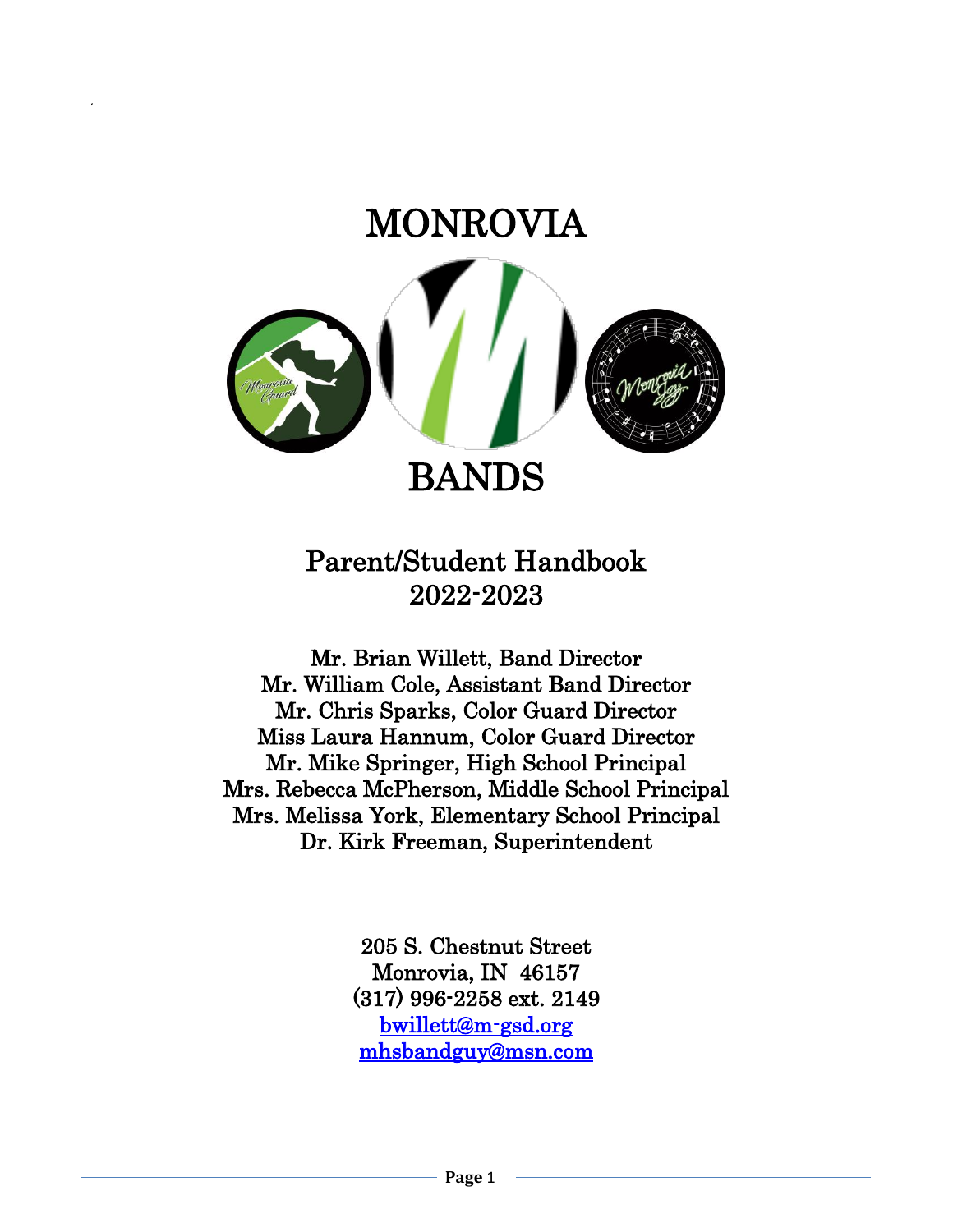| <b>CONTENTS</b> |  |
|-----------------|--|
|                 |  |
|                 |  |
|                 |  |
|                 |  |
|                 |  |
|                 |  |
|                 |  |
|                 |  |
|                 |  |
|                 |  |
|                 |  |
|                 |  |
|                 |  |
|                 |  |
|                 |  |
|                 |  |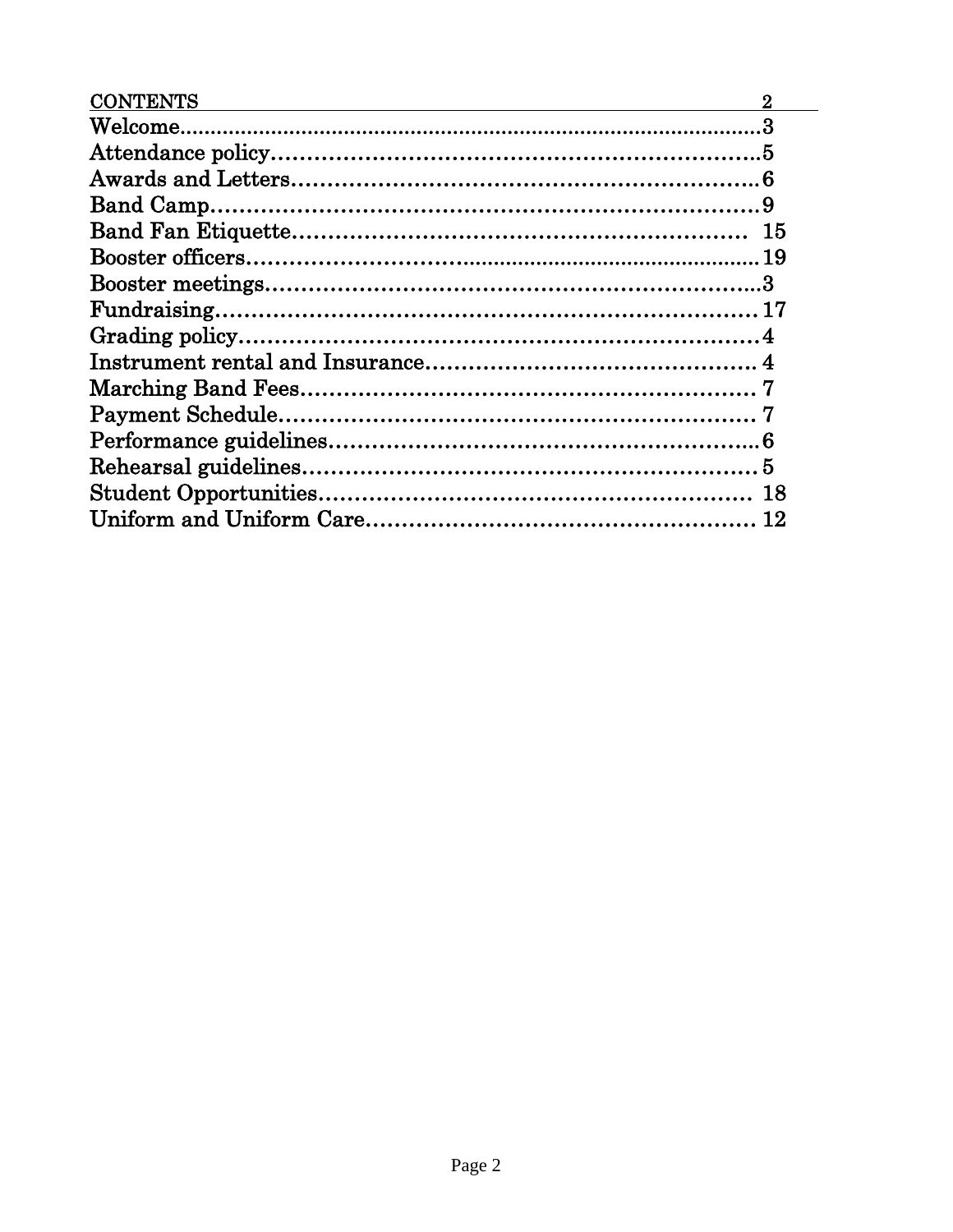# Welcome to the Monrovia High School Band and Guard Programs Home of the Monrovia Bulldog Brigade

We are excited that you have chosen to be part of our program. The Monrovia Band and Guard are the most successful groups in our school over the past 40 years. We have established ourselves as a premier small school band program in Indiana as a 16 time Marching Band State Finalist and a 14-time ISSMA All-Music Award recipient. Monroe-Gregg Schools have been named a NAMM Foundation Best Community for Music Education for the past four years. This will be a rewarding experience for you and your child.

Please consult this handbook to help you navigate through the school year. We will have many opportunities available to you as we move through the year. We hope this is a valuable experience for your entire family. Understand that preparation and support is vital to making this a rewarding experience. There is no junior varsity with this band. We will work with anyone willing to show up on time and strive for excellence. When you have questions, please first consult the handbook. If you do not find the answer you need, please direct them to your directors or to your Band Booster Board. We hope you have a great year!

# How Do I Find Out What is Going On?

The best way to know what is going on hinges on being an active parent in the program and reading the emails sent by your Band or Guard Directors. Booster meetings are held once a month. All parents are invited and encouraged to attend. A wealth of information is given at each meeting concerning schedules, fundraisers, upcoming events, volunteer needs, band camp and much, much more. The best way for you to be informed is to attend the booster meetings regularly and be active on the Band app. We know your time is valuable so make our best effort to complete meetings in under an hour. Our meetings are typically scheduled for the first Thursday of each month, at 6:00 pm. from July through November. We move the time to 7:00 pm. for the remainder of the year.

Read your e-mail and get on the Band app! This cannot be stressed enough. Email is an effective and important means of communication, so please make sure your current e-mail address is updated on the school Skyward account to receive important information, updates, directions, and times for various contests throughout the year. We will not inundate you with email. The band and guard directors will email you on a regular basis in a mass email and it will be our primary means of communication. This will occur weekly for marching season as we have different performances each week and we will attempt to send one a month after that to ensure you are not bombarded with too many emails. Our Band app is an incredibly valuable tool as well as it will allow for calendars, times, immediate information, and conversations to be at your fingertips. The link is: [https://band.us/n/a2ac7cTfifbdT.](https://band.us/n/a2ac7cTfifbdT)

We have our website, [www.monroviabands.com](http://www.monroviabands.com/) which contains information such as handouts, schedules, accolades, and other valuable information.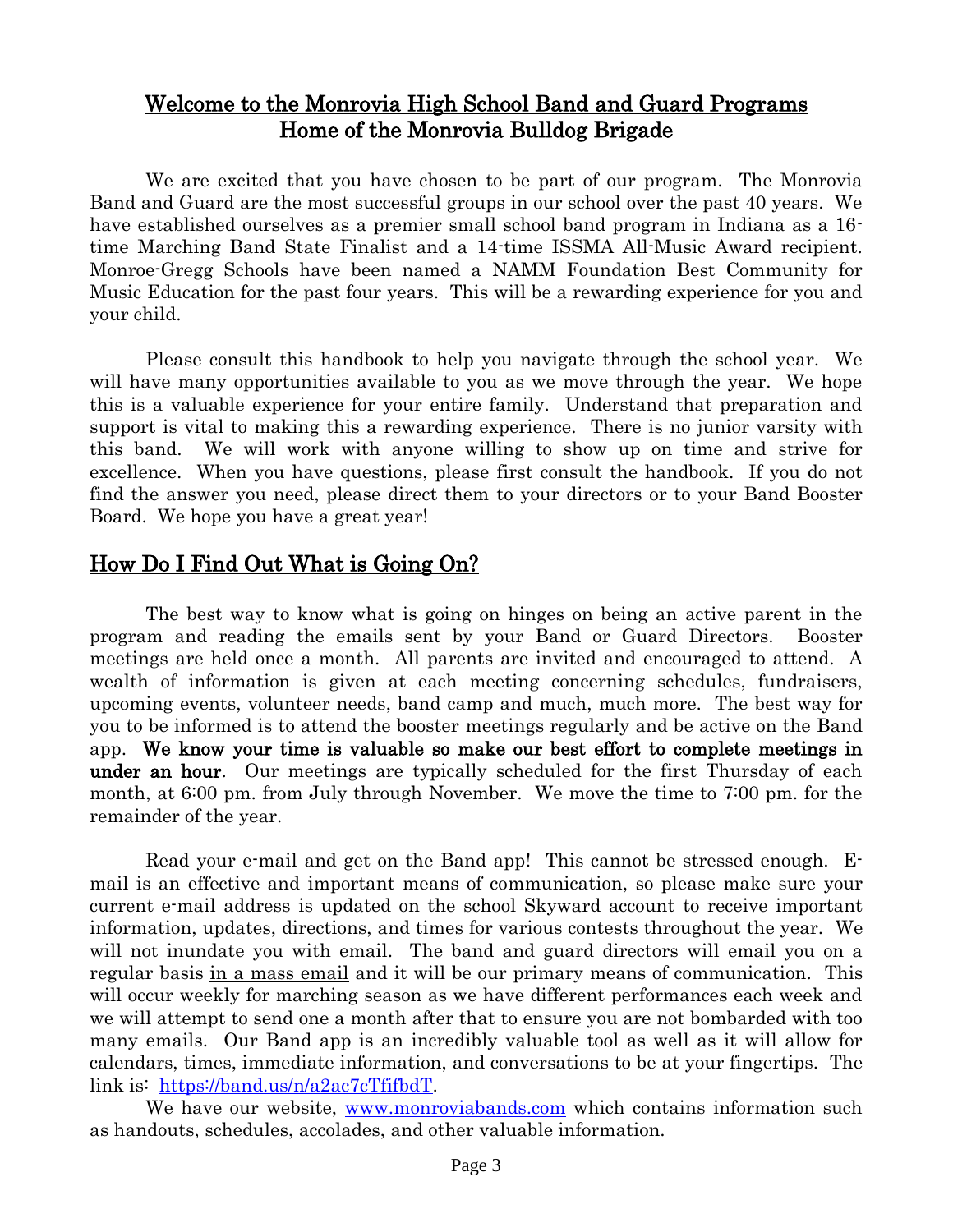Another place that you will find important information is on the board in the band room and all are also encouraged to being directly engaged as active Band Boosters. Calendars, contest schedules, etc., will be told to the students on an almost daily basis. Parents are encouraged to speak with their students about what is going on as the students will be reminded during class time. It will also be e-mailed to each current address and listed on the website. When you change your email, please send an update. If you do not, you will not receive any notifications. If you have questions, please contact anyone listed in this handbook.

A calendar of all 2022-2023 rehearsals and performances will be available online at the start of camp and on the BAND app as soon as it can be uploaded. Please understand that all schedules are subject to change.

#### WEEKLY UPDATES

Please make sure to check your e-mail regularly for updates and pertinent information on fundraisers, contest schedules, concession events and times, etc. Just a quick note on fundraisers: we attempt to make this as inexpensive for the parents as possible but, in order to do so, we need participation in fundraising. We run the concession stands for the athletic events at school. You will be able to earn money toward any winter fees or trips we have coming up. If you do not like selling things, get involved in the Scrip program. THIS IS FREE MONEY for anyone involved with it. Please read ahead to the fundraiser on page 16-17 to get all that information. We are trying to ease the burden on parents.

### GENERAL BAND INFO

#### INSTRUMENT RENTALS AND INSURANCE

Students are expected to provide their own instruments, except for the larger or more exotic instruments such as percussion, tuba, baritones, bass clarinets, etc. The rental fee for school owned instruments is \$35 for the school year. Prior balances must be zeroed out before any new balances are allowed to accrue. Those who are using any school owned instrument will need to submit the rental/liability contract with their payment to Monrovia High School prior to receiving the instrument. Loss or damage of school property will be at the student's expense. End of year cleaning of the instrument will be covered at student's expense and needs to be covered within 30 days of notification to avoid being sent off to Central States collection.

Parents please make sure your homeowners insurance covers your student's musical instrument. Unfortunately with the number of students involved in this type of activity, accidents can happen. Carrying insurance on your student's instrument may help if an accident occurs.

#### GRADING POLICY

All grades are based on the following criteria: periodic playing tests, counting drill charts and other assignments announced by the director, attitude in rehearsal and at performances, attendance at all band and guard functions. We will also be having pre and post testing on basic theory knowledge, rhythm recognition exercises, and performance techniques.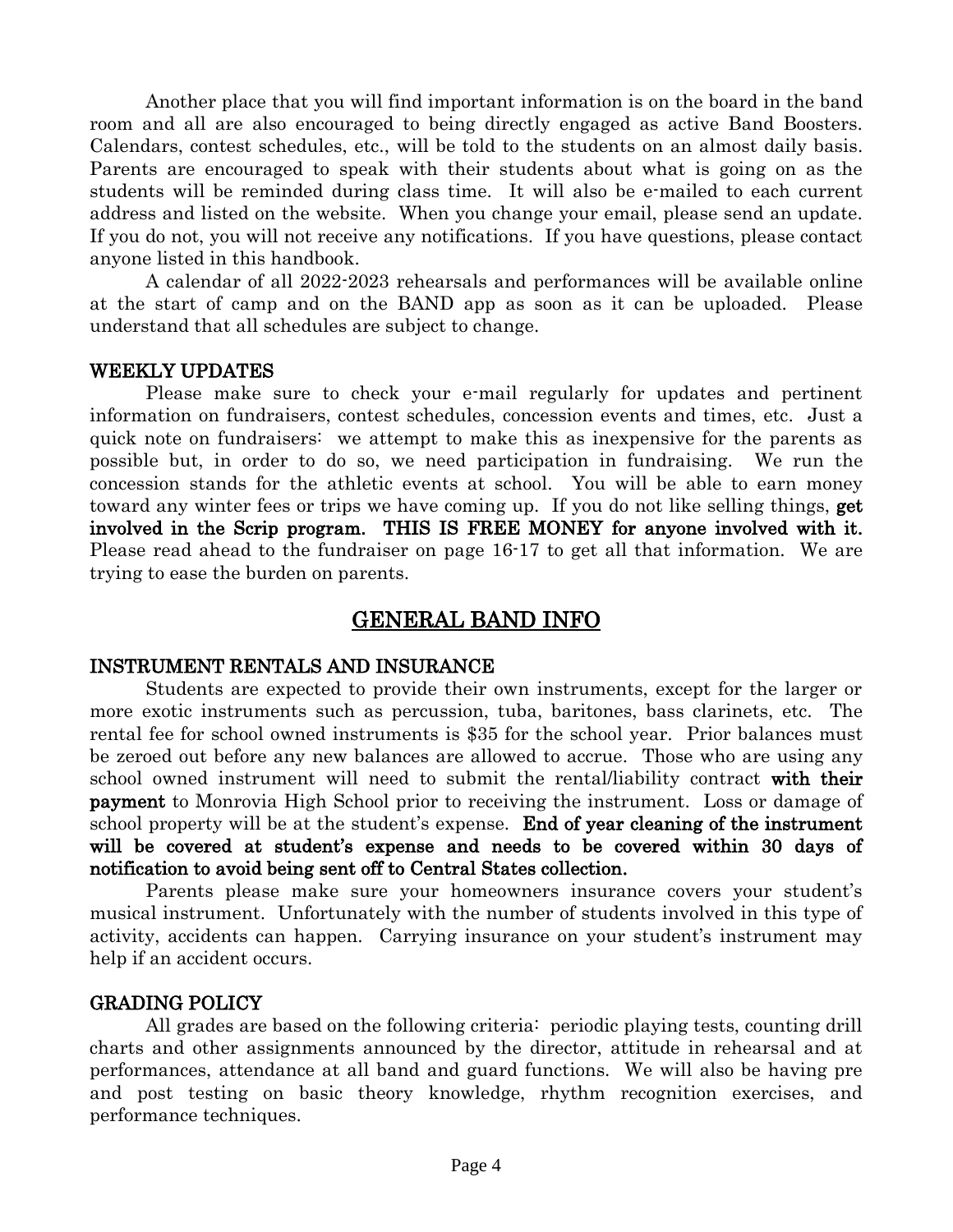### ATTENDANCE POLICY

ATTENDANCE IS MANDATORY AT ALL BAND AND GUARD PERFORMANCES! Any problems will be dealt with on a personal basis. Any absences from all or part of a rehearsal, summer, fall, winter or spring will be excused if:

- 1. accompanied with a written doctor's note (preceded by absence from school)
- 2. death in the family

Students with jobs are expected to be at all rehearsals, inform your employer accordingly. Absence from the last rehearsal before a performance may result in exclusion from that performance. Communication is always important so personally notify directors of any absences. Take responsibility and do not rely on a friend to send the information. That will be treated like no communication occurred. Fall break rehearsals and performances are required for students to complete the season on the field.

# RULES AND GUIDELINES FOR MONROVIA BANDS

### GOLDEN RULES

- 1. Stop when the conductor/instructor cuts you off. This speeds the process of improvement. You stopped for a reason. Listen for it.
- 2. Have a pencil on your music stand for all rehearsals. No one can tell if you mark reminders in your music but they will notice if you do not.
- 3. Do not talk when a conductor or instructor talks. Your director makes hundreds of dollars to help you toward that flawless performance. Let them speak.
- 4. Respect yourself and others at ALL times.
- 5. No food or gum during class. Clean up what you have before or after class.
- 6. No PDA (public displays of affection) during class, in uniform, or on band trips. Guys sit with guys on the bus and girls sit with girls. That may not be an issue pending the transportation situations.
- 7. Keep the band room and your locker area spotless. This is not your room. Do not be a slob. All excess material will be put in lost and found each week.
- 8. Absolutely no food in practice rooms at any time. Failure to comply will be met with a referral.
- 9. Students are not to be in side rooms (practice, instrument, guard) during class time without permission.

#### REHEARSAL GUIDELINES

- 1. Each student is expected to be on time, if not early, to all rehearsal/performance functions. Five to 10 minutes early would not be bad.
- 2. The student is expected to have both their music and instrument ready for all rehearsals and performances. Appropriate footwear is also required.
- 3. Students should have a pencil ready to mark rehearsal suggestions.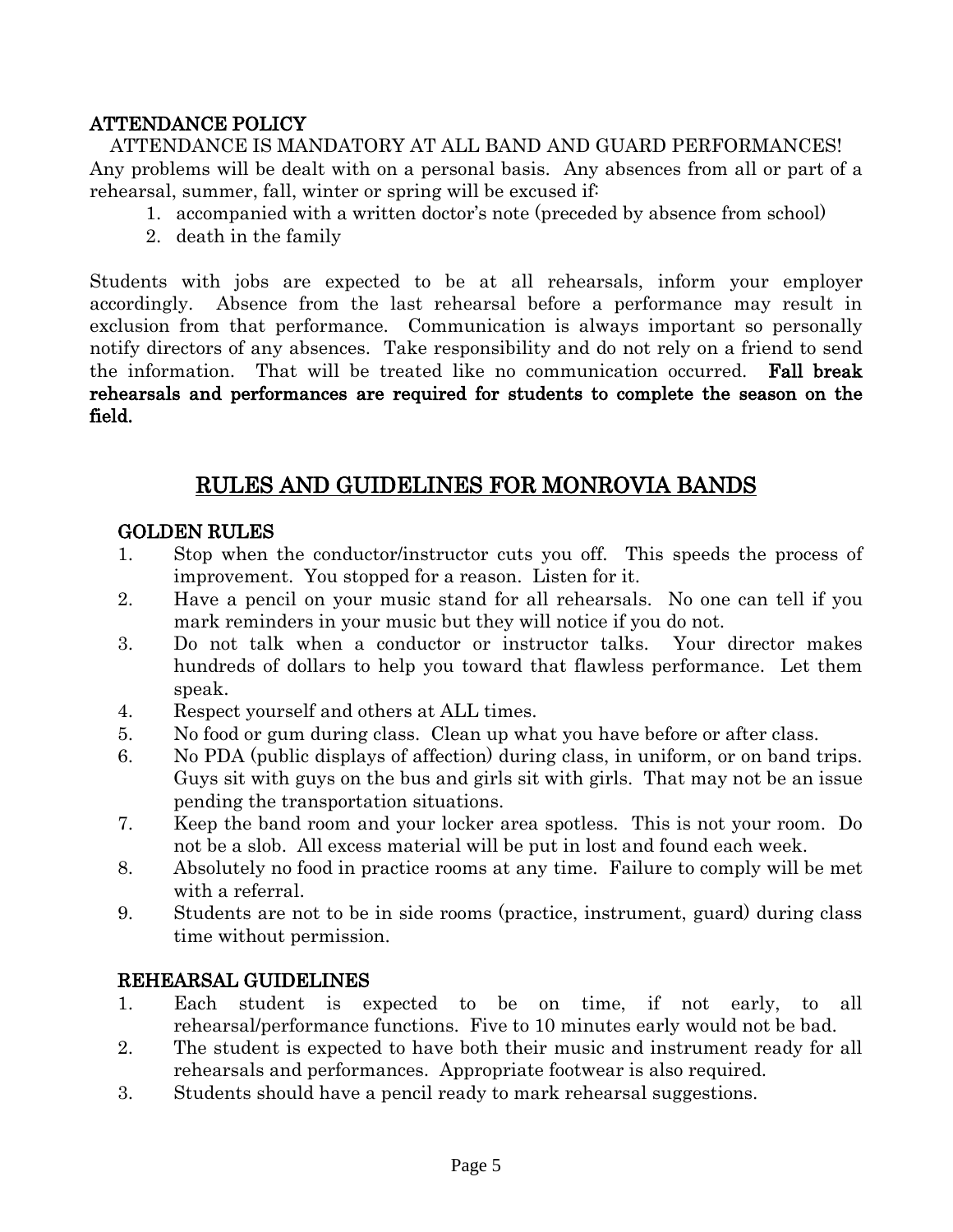- 4. Students should behave considerately to whomever is on the podium, whether it be the director or a guest of the band.
- 5. Students should treat school owned instruments like their own. Any loss or damage of the instrument will be the student's liability and will be assessed accordingly.
- 6. There are four places your instruments should be (school owned or privately owned)
	- In your hands
	- Lined up in a section
	- Lined up in the cases
	- In your band locker

# PERFORMANCE GUIDELINES

- 1. Marching Band Make sure all of your uniform parts are clean and fitted properly. Improper uniform care will not be tolerated. Sitting on the ground in uniform is considered improper care. Students will stay in uniform to and from the performance field unless notified by a director. Overly filthy uniforms (students not wearing deodorant prior to performance, cut off t-shirts under the uniform) will be charged an additional \$10/weekend as necessary to clean the uniform. Students will be required to have athletic shorts, short-sleeved t-shirt (not cut off), and mid-calf black socks for each performance. Blue jeans with no holes and a tucked in show shirt are required for home football games.
- 2. Concert Bands NO DENIM. Dress pants, dress shoes, collared shirt for gentlemen (tie optional). Black dress pants, black or white dress shirt, closedtoe black dress shoes, or black dress that is cut below the knee and shoulder cover for the ladies. Students without proper attire will not be allowed to perform at that event.
- 3. Make sure your instrument is in good repair so that you can perform to the best of your ability. If you are purchasing a 'new, director recommended' instrument on eBay or Amazon, DON'T. Please seek the advice of a director when selecting an upgraded instrument or you will be grossly disappointed in what you find out there.
- 4. All students are to report to the band room at the time specified by the director.
- 5. When in uniform, No PDA, no eating, no smoking, no vaping, no swearing. You may eat when out of uniform.
- 6. Everyone should be professional while in a performance setting. Unprofessional behavior could be cause for dismissal from the band program.
- 7. Jazz Band-unless in concert band attire, performance attire will be jazz band shirt, jeans with no holes and closed-toe shoes.

### AWARDS AND LETTERS

Awards are ordered in April of each year to recognize the accomplishments and achievements of the students throughout the year. Special awards (Mid-States/BOA/State Finals patches) will be ordered on an "as needed" basis for all of those interested in purchasing them.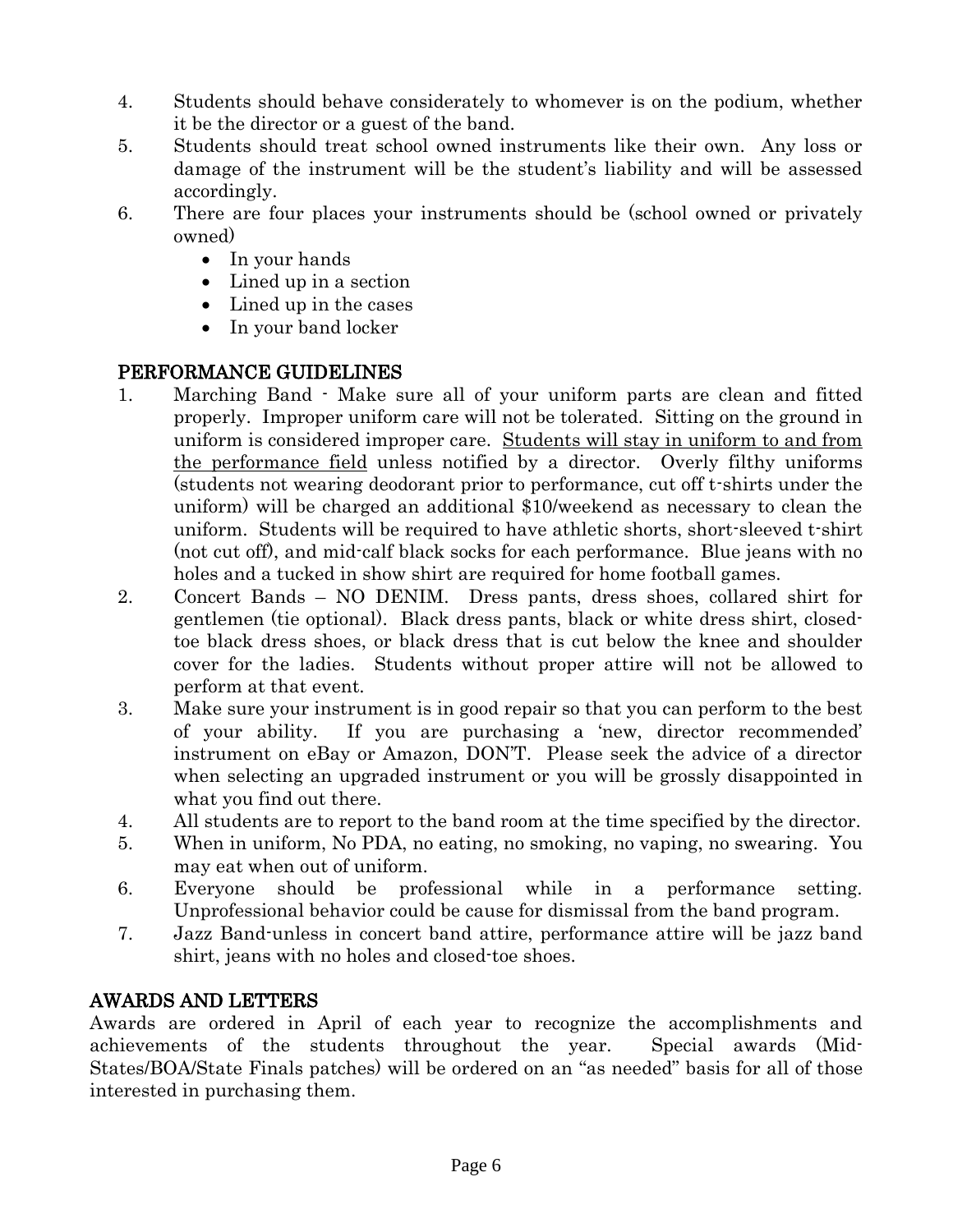Band or Guard Letters may be earned by collecting 13 points on within the following criteria:

- 5 points participation in band/guard/percussion class for full year
- 2.5 points participation in jazz band without absences @ rehearsal/performances
- 2 points participation with a solo at solo and ensemble contest
- 2 points participation with a solo at State solo and ensemble contest
- .5 points participation with ensemble at solo and ensemble contest
- .5 points participation with ensemble at State solo and ensemble contest

#### Each unexcused absence will result in a loss of .5 from point totals. Once you hit 2.5 unexcused, you will be removed from the ensemble.

Members can also earn patches upon meeting the following criteria:

| Chevron        | completion of a marching season                           |
|----------------|-----------------------------------------------------------|
| <b>Bulldog</b> | completion of Junior year                                 |
| Instrument pin | completion of Sophomore year                              |
| Name           | completion of Sophomore year                              |
| Numerals       | completion of Freshman year                               |
| Service bar    | for every 5 points earned over the 13 needed for a letter |
| Silver Star    | Gold rating on Group II, III, IV, or V solo               |
| Gold Star      | Gold rating on Group I solo                               |
| Honor Chord    | completion in program for entire HS scholastic career     |

## MARCHING BAND

#### MARCHING BAND COMMITMENT

There is a commitment of time and expense required to meet the objectives and expectations of a small school marching band. This includes summer rehearsals, band camp, after school rehearsals, football games and marching contests. Color Guard, Percussion and Winds will have separate sectional schedules as well as full band rehearsals. It is recommended that family vacations for marching band members be planned for prior to the start of marching band. Students missing summer rehearsals will miss a tremendous amount of work and will need to find time outside of scheduled rehearsals to catch up. It is not an easy way to start the year. This means performers may not miss any of the six rehearsals from camp until the start of school. All students must be in attendance for rehearsals from band camp through the completion of marching season without unexcused absences to receive the fine arts or physical education credit.

#### MARCHING BAND FEES (broken down per student based on 50 students)

| Band Camp (meals, services) | \$252.00 |
|-----------------------------|----------|
| Marching Band               |          |
| Contest fees                | \$85.00  |
| Musical/Visual arrangements | \$223.00 |
| Copyright fees              | \$27.11  |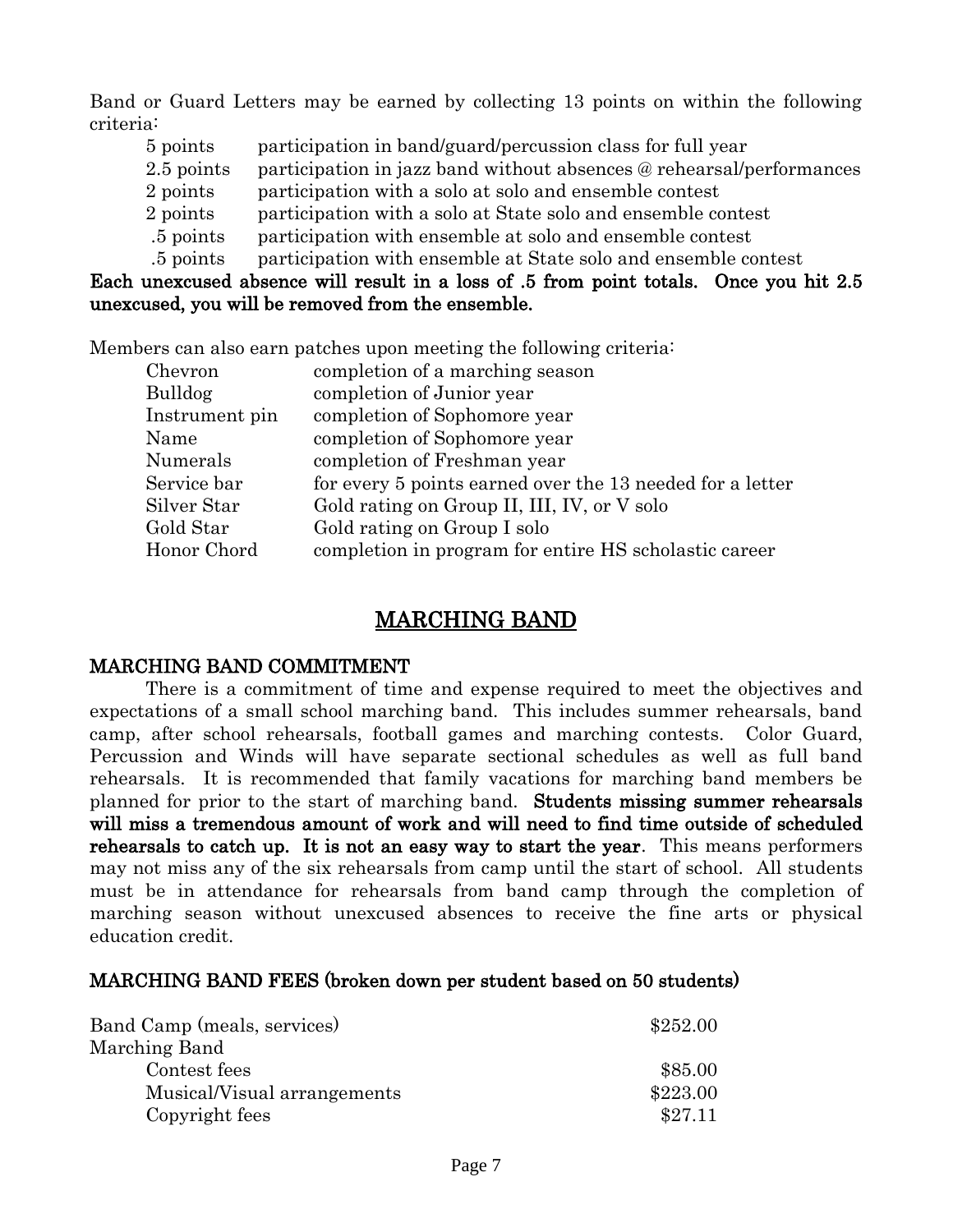| Shirt                                     | \$12.00  |
|-------------------------------------------|----------|
| Transportation                            | \$61.00  |
| Props/equipment/flags/show design         | \$150.00 |
| <b>ADDITIONAL ITEMS</b>                   |          |
| Marching Band Shoes                       | \$28.00  |
| Marching Guard Shoes                      | \$35.00  |
| Instrument/Equipment Rental (if required) | \$35.00  |

Cost per child, based on 45 participants, is \$810.11 for a marching season which is why most programs will charge in abundance of \$1,000.00 and then some. The total for the student portion of marching season was capped at \$600.00. Our ability to provide opportunities for our kids while not raising our parent cost over the past 12 years is directly related to your participation in the fund raisers that we do. I strongly recommend you look into our Scrip program to help us lower fees even further. This has the Boosters covering extra most items from the previous marching seasons (props, guard/band uniform, flags, music, and awards/patches, as well as some of the members' fees). They are able to do this because parents, like you, find time to volunteer and help the greater good through our many fund raising opportunities.

#### STUDENT PAYMENTS

| <b>PAYMENT</b>                                 | <b>DUE</b>       | PAYABLE TO             |
|------------------------------------------------|------------------|------------------------|
| First marching deposit $(\$100)$ March 5, 2022 |                  | Monrovia Band Boosters |
| Second marching deposit (\$200) April 5, 2022  |                  | Monrovia Band Boosters |
| Third marching deposit $(\$150)$ May 5, 2022   |                  | Monrovia Band Boosters |
| Final marching deposit $(\$150)$ July 5, 2022  |                  | Monrovia Band Boosters |
| Equipment rental fee (if needed) July 10, 2022 |                  | **Monrovia High School |
| Shoe fee (if needed)                           | August 15, 2022* | Monrovia Band Boosters |

\*may use individual account/fund-raiser money.

### STUDENTS need to be paid in full by July 10, 2022.

#### Students that drop out of the program cost an additional \$300-\$500 to rewrite the show. No refunds will be available if a student decides not to continue with marching band.

As a non-profit organization, we must pay our bills in a professional and timely manner. It is important that student fees are paid by the dates listed to provide the needed cash flow necessary for us to conduct business with companies we use. Students behind in fee payments may not participate in events that are paid for by those fees. If at any time you experience difficulty meeting the payment schedule, please contact Mr. Willett at 996-2258 ext. 2149 or [bwillett@m-gsd.org.](mailto:bwillett@m-gsd.org) It is our hope that you will discuss any problems/conflicts you might have, so that we can try to find a way for your child to participate in this outstanding program.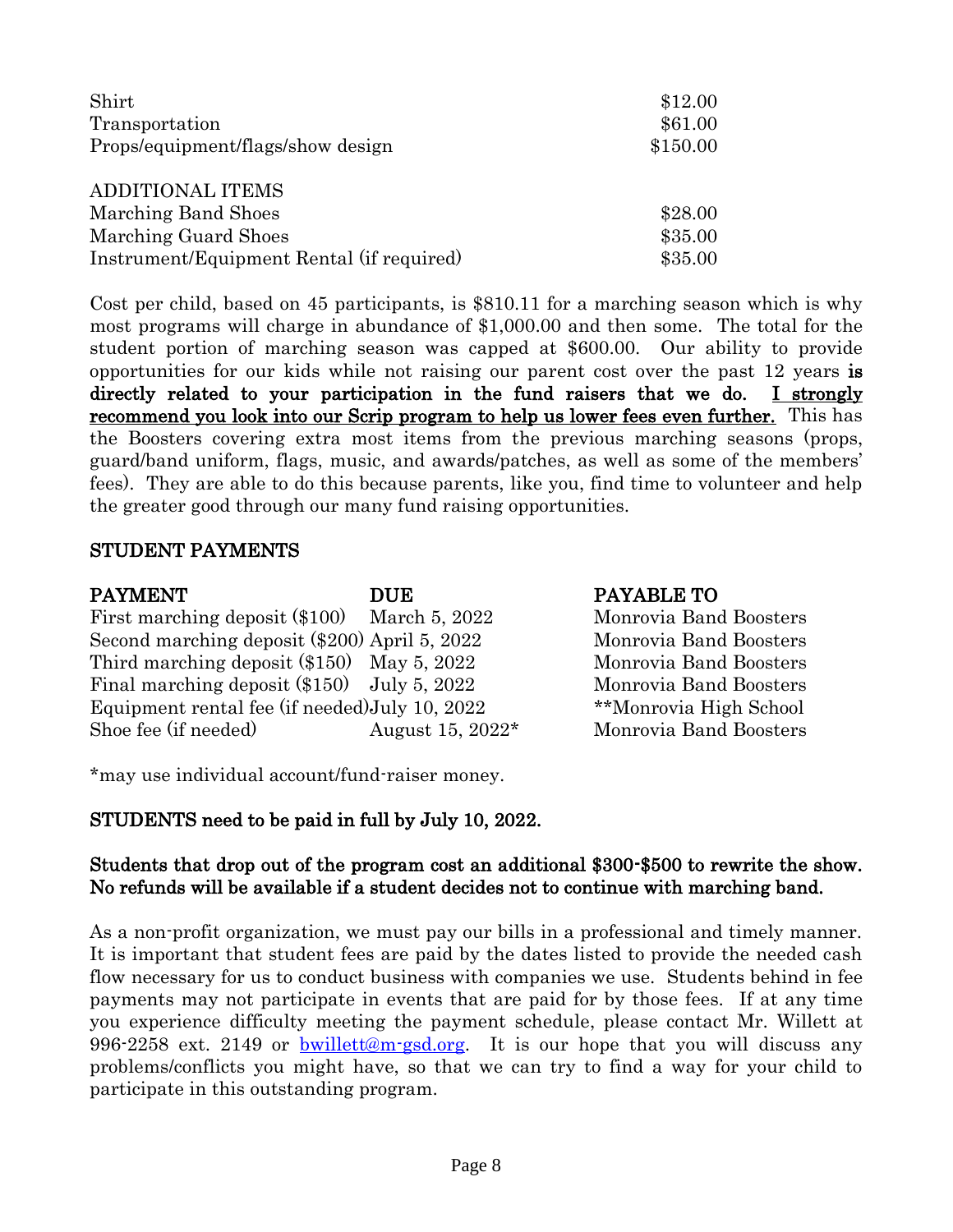#### BAND CAMP

Band camp will be held from Sunday July 10, (8:00 am) through Friday, July 15, (4:00 pm) at Manchester University. CAMP IS REQUIRED FOR PARTICIPATION IN MARCHING SEASON. Parents are welcome at camp on any night. We ask that you plan your arrival for after dinner (5:30 pm).

#### ALL SCHOOL RULES APPLY. NO HAZING!!! Result could be banned from Program. School discipline will be expected.

#### FOOD SERVICE

Three meals are provided each day and they are all you can eat with a range of options. There are typically three choices of entrees and a salad/fruit/cereal bar, and a dessert bar available for the students. They are welcome to have food in their dorm room and may bring that with them. Some students will also order pizza in the evenings at their own expense.

#### HEALTH SERVICES

ALL students need to have an IHSAA physical turned in to Mr. Willett or the athletic office by July  $10<sup>th</sup>$ ,  $2022$ . We require these forms before we can administer any medical treatment to your student. In case of emergency, these forms greatly assist the nurse/doctor in making the correct diagnosis or in administering effective medication. Physicals are required for all participants. Parents need to fill out the parent forms at www.rankonesports.com which includes several of the school forms they would need.

Students are not eligible to participate without completed forms. Medical services will be provided by our nurse and on emergency basis at the local hospital. *Parents will* be notified immediately of any injury or illness sustained by their child.

#### **DRESS**

Band camp does not require any nice clothes. Shorts, jeans and t-shirts will be ideal dress for the week. Please keep all slogans school appropriate. Socks and sneakers must be worn at all rehearsals. No sandals, flops, slides, or crocs! Students need to arrive dressed and ready for rehearsal. A hat or visor\* and sunglasses are recommended for morning practice.

\*visor = very cool

#### SUNBURN

Our most troublesome problem at band camp can be sunburn. Some students can develop second-degree burns from being in the sun without protection. We suggest a sunblock of SPF 15-50. Any lower number, you are at your own risk!

- 1. If you burn easily, DEFINITELY use SPF 15 or higher.
- 2. Prevent sunburned lips with a lip balm treatment with SPF 15.
- 3. If your nose burns easily, use Zinc Oxide paste.
- 4. Have Solarcaine or aloe available in case of mild sunburns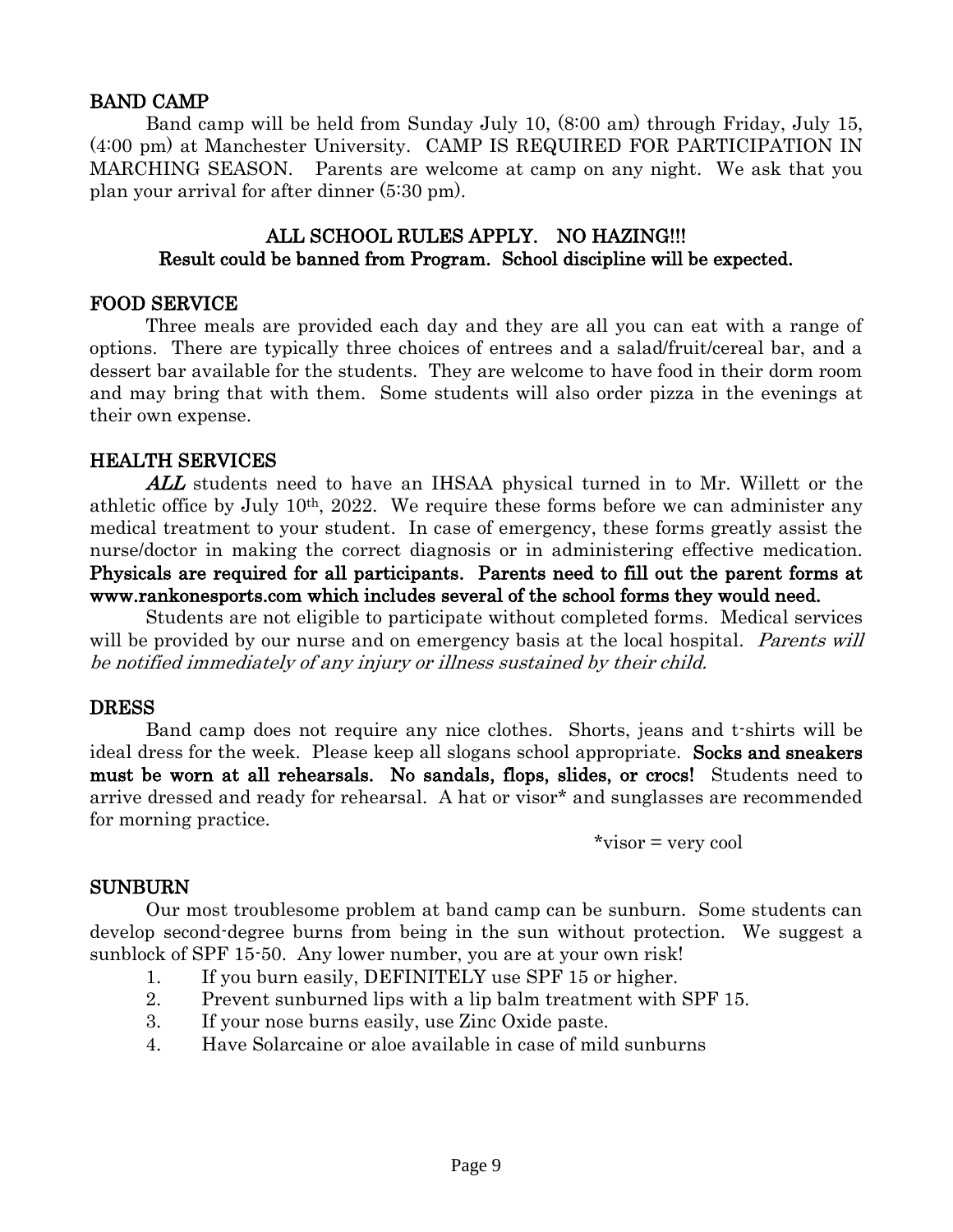#### STAFF

A complete staff of qualified musicians and drill instructors have been contracted for band camp. They are experienced band personnel, who will assist in field and music instruction.

Brian Willett-band director, Monrovia, DePauw University and Indiana Wesleyan alumnus, 29th year teaching, 25th at Monrovia.

Dr. Al Lilly-trumpet instructor, DePauw University and Indiana University alumnus, 20th year arranging music and was our assistant director for 14 years, Mid-States Band Association and WGI Music Judge.

Lee Gibson-25th year writing drill for Monrovia, Visual and Effect judge, champion guard director, drill designer, uniform/flag designer at Dance Sophisticates.

William Cole-fifth year with Monrovia as assistant director, former director at Cloverdale High School, frequent advisor and camp staff member for the Brigade in prior years.

Chris Sparks-7th year with Monrovia, guard director at Northview High School, former DCI marcher with the Colts, WGI with Juxtaposition.

Laura Hannum-4th year with Monrovia, Director of JV Guard at Plainfield High School.

Emily Larmore-upper woodwind staff, University of Indianapolis, Center Grove High School alum, Music Ed. Major, 7th year with Monrovia.

Gavin Wise-saxophone staff, Monrovia alum, 3rd year on staff, DePauw University student.

Andrew Willett-trumpet staff, Monrovia alum, 3rd year on staff, Ball State University student.

Betsy McCrary-percussion staff, Marian University alum, Monrovia High School alum, Music teacher at Monrovia Elementary, 7th year on staff with Monrovia. Robby Stevens-percussion staff, Purdue University alum, Monrovia High School alum, served on staff for several years.

#### AFTER CAMP - MORNING MARCHING BAND REHEARSALS

We will have required rehearsals on July 18, 19, 21, 25, 26, 28, August 1, 2, 4, and either August 13 or 20, starting at 8:00 am. We will be done at noon each day. Any student attending ALL rehearsals over the summer will receive one (1) elective fine arts credit toward graduation.

The week of August 8, we will begin the after school (3:30-5:30 pm) rehearsals throughout marching season. Students attending all marching band rehearsals (summer and fall) will also be eligible to receive a physical education credit.

If a student is missing all or part of a rehearsal, the student is asked to have a note from their parent or a doctor explaining the reason of their absence. Phone calls will be made for unaccounted for students. The two ways to receive excused absences are 1) illness from school, 2) death in the family. I went to Holiday World or I went to work are not an excused absences. Summer work/attendance is your first grade for the first nine weeks. Inform your employer accordingly.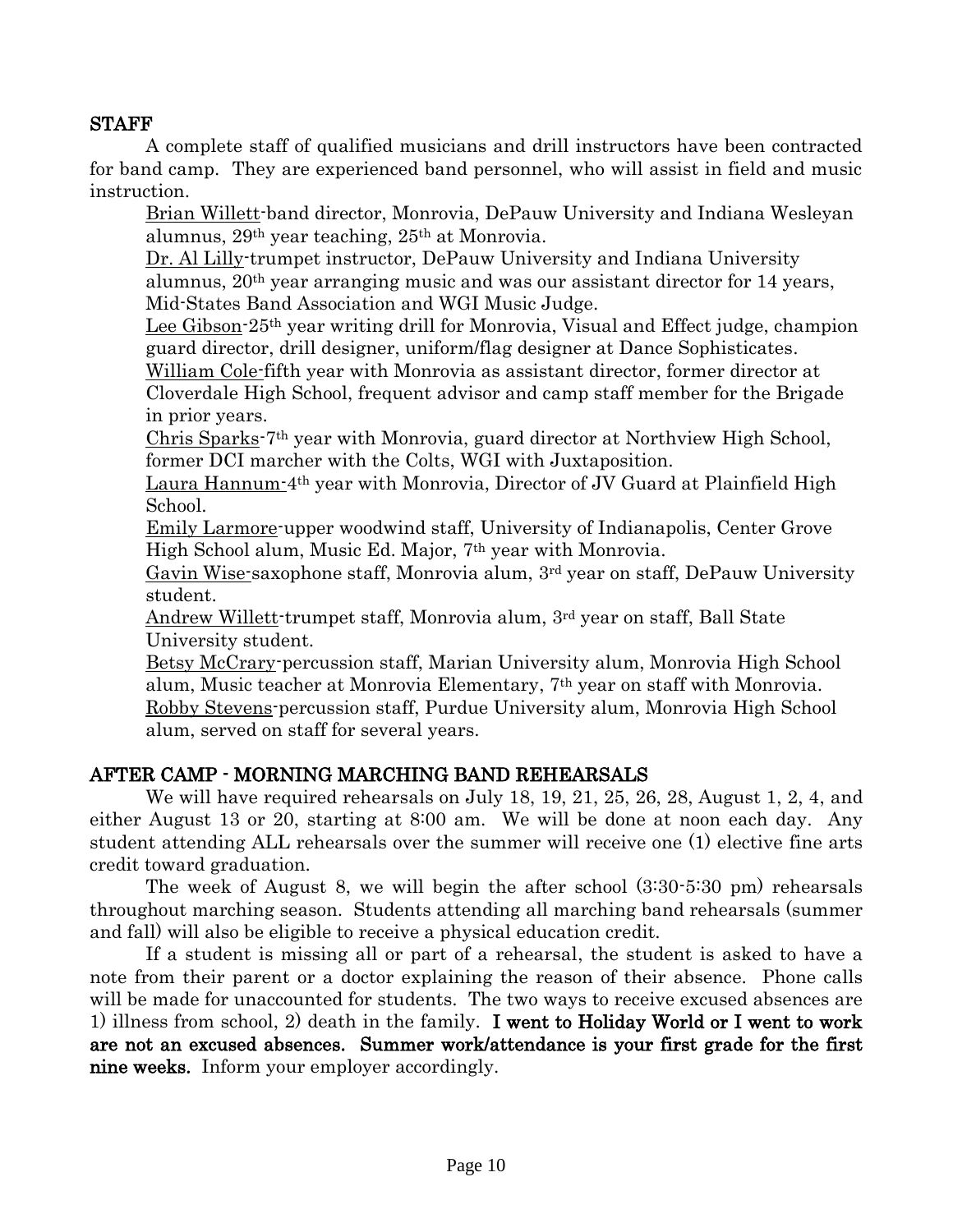#### REHEARSAL CLOTHING

Students should wear comfortable clothing to all rehearsals. Shirts (that cover undergarments are required for all rehearsals and band camp), shorts, sweats, loose fitting pants, socks, good tennis shoes are the most acceptable attire. You will lose credit for inappropriate footwear. Please listen to weather reports in the morning or evening and plan your attire accordingly, especially as we move further into the fall. You must have proper clothing to change into if what you wear to school does not fill the requirements for rehearsal (sandals/flip-flops, crocs).

#### UNIFORMS

Uniforms will be fitted and assigned. Each member will need to provide a pair of plain, black socks (mid-calf) for themselves. Shoe sizes and payments need to be submitted by August 15 for anyone needing a pair of the Speedster marching shoes. Any band member that does not have their shoes approved (damage free) by August 15 will have new shoes ordered. Band members are required to wear a t-shirt with sleeves and dark colored shorts under their uniforms and their band show t-shirts at contest after the performance. It is worthwhile to invest in the Under Armour cool gear in the early fall and hot gear in later fall months. Students not using deodorant while in uniform or wearing sleeveless shirts will have an additional \$10 charge per week to clean their uniform.

#### UNIFORM CARE PROCEDURES

The following procedures are to be followed by each band member. Your cooperation will be appreciated.

- 1. All uniforms are to be kept in the uniform room or band boxes at school.
- 2. All pieces of each uniform are in individual uniform bags with the students name on it.
- 3. Along with the uniform, students are to wear uniform shoes, black socks, dark shorts and a t-shirt with sleeves under their uniform.
- 4. At performance venues, the band show t-shirt and black shorts are to be worn any time the student is out of uniform. It is considered a travel uniform. Band students may wear any type of short-sleeved t-shirt under the uniform (school guidelines apply). Band show t-shirts are provided to each student.
- 5. T-shirts are to be taken home and laundered after each performance. DO NOT leave them in the uniform box unless you would like for us to dispose of them for you.
- 6. Each student is responsible for hanging his/her own uniform back on the hanger properly and returning it to the Box Mom/Dad responsible for the assigned box. The uniform will be checked for proper hanging.
- 7. Band members are not permitted to eat while in uniform. Water is the only consumable during that time.
- 8. The proper way to carry the uniform is with the jacket all the way on (zipped and hooked) or with the jacket off and carried, folded over the arm.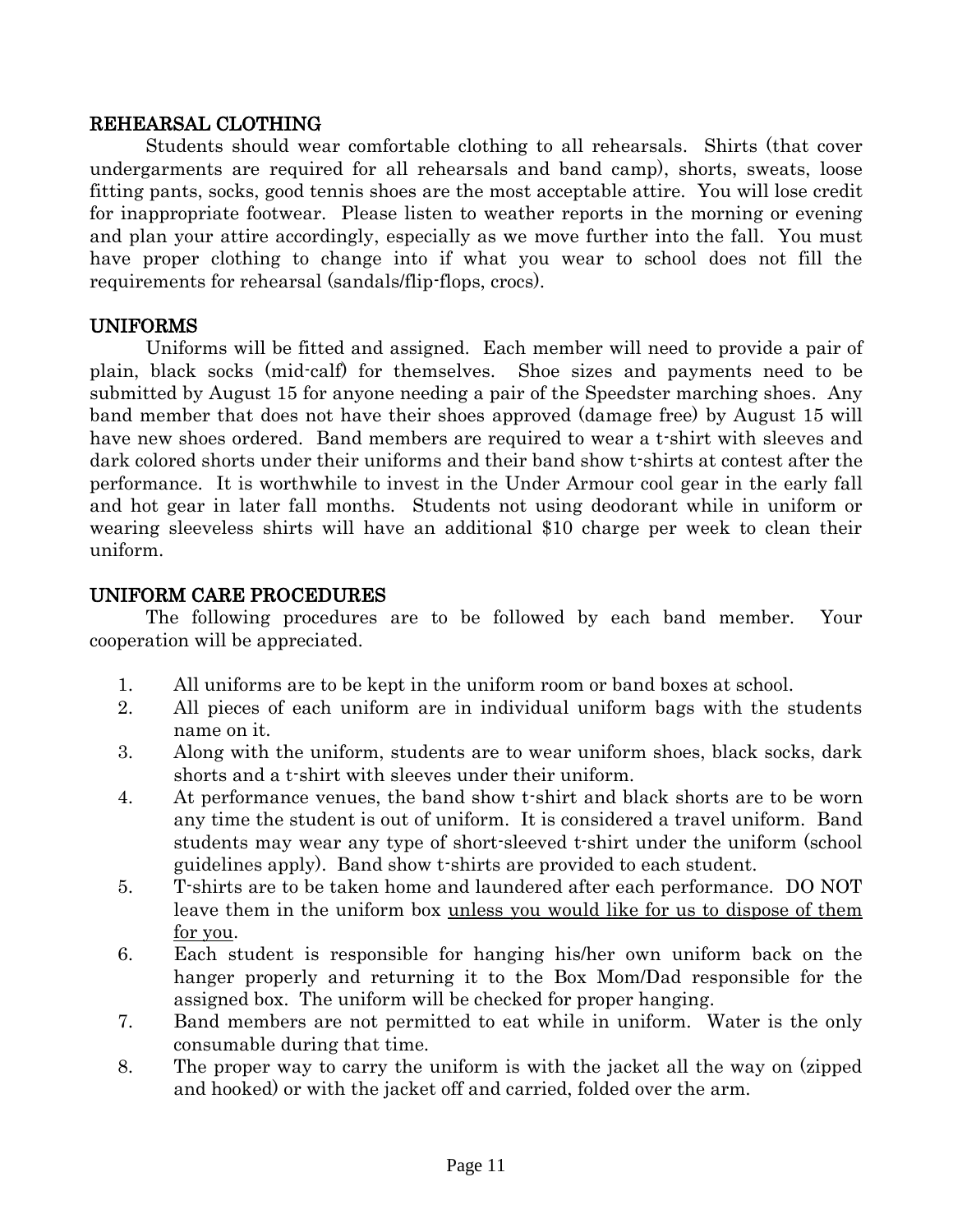9. If there is any problem with your uniform, please bring it to our attention to be fixed.

### WHAT EACH BAND MEMBER NEEDS TO KNOW ABOUT MARCHING BAND

- 1. ALWAYS be on time, which means about 5-10 minutes early.
- 2. When in doubt, stop talking.
- 3. Show respect to everyone and listen to what 'veterans' have to say. They're probably right.
- 4. Don't expect to know everything the first day. Even people who have marched before still have things to learn.
- 5. Take things seriously, but not TOO seriously.
- 6. We are very good at what we do because we can focus when we need to.
- 7. Stay well rested, fed, and hydrated.
- 8. Always have all your materials on you or close enough that you can get them quickly.
- 9. Know how to work, but also know how to relax. Know that the two NEVER occur at the same time, EVER.
- 10.Keep up on your schoolwork. Take every opportunity to do your homework. On the bus, extra time in class, at appointments—do whatever it takes. Be as productive as possible.
- 11.You will be called out eventually. Don't be afraid. When it happens, just speak up and don't worry about being wrong.
- 12.Always trust your instructors. Especially when you think they aren't right. They are probably right.
- 13. You may want to quit at some point. **DON'T!**

### WHAT EVERY PARENT NEEDS TO KNOW ABOUT MARCHING BAND

- 1. Your student is probably more capable than you realize. Even if you have all the time in the world, you will start to feel like a personal servant if you don't ask your kids to take some responsibility for their own stuff. Water jugs, lunches, props, laundry—it never ends. Your student can make a sandwich, fill up a water jug, and set out their 'stuff.' If you are inclined, help them create checklists so that they remember everything they need to bring. It will be a lot of stuff, so be ready.
- 2. Learn to manage your time and teach your student how to manage theirs. You WILL be busy—especially from August until the middle of November. You will receive schedules in emails, but you MUST find a way to keep track of everything. More importantly, your student will have to balance marching season, school work, and their other activities. Many of the band kids are honor students, and the time management skills they learn will help them throughout their life.
- 3. Bring cash, warm clothes and something to sit on. Most school functions require that you bring cash. Invitationals charge admission, anywhere from \$5 to \$10 per person. Children under 5 are usually admitted free. Most events are cash only but some will allow for online purchase of tickets or hands-free tickets. The same holds for concessions and souvenir vendors at these events.
- 4. Take care of your Box Mom/Dad. The perfect Box parent would have six arms, three heads, and a heart of gold. Remarkably, they accomplish what they do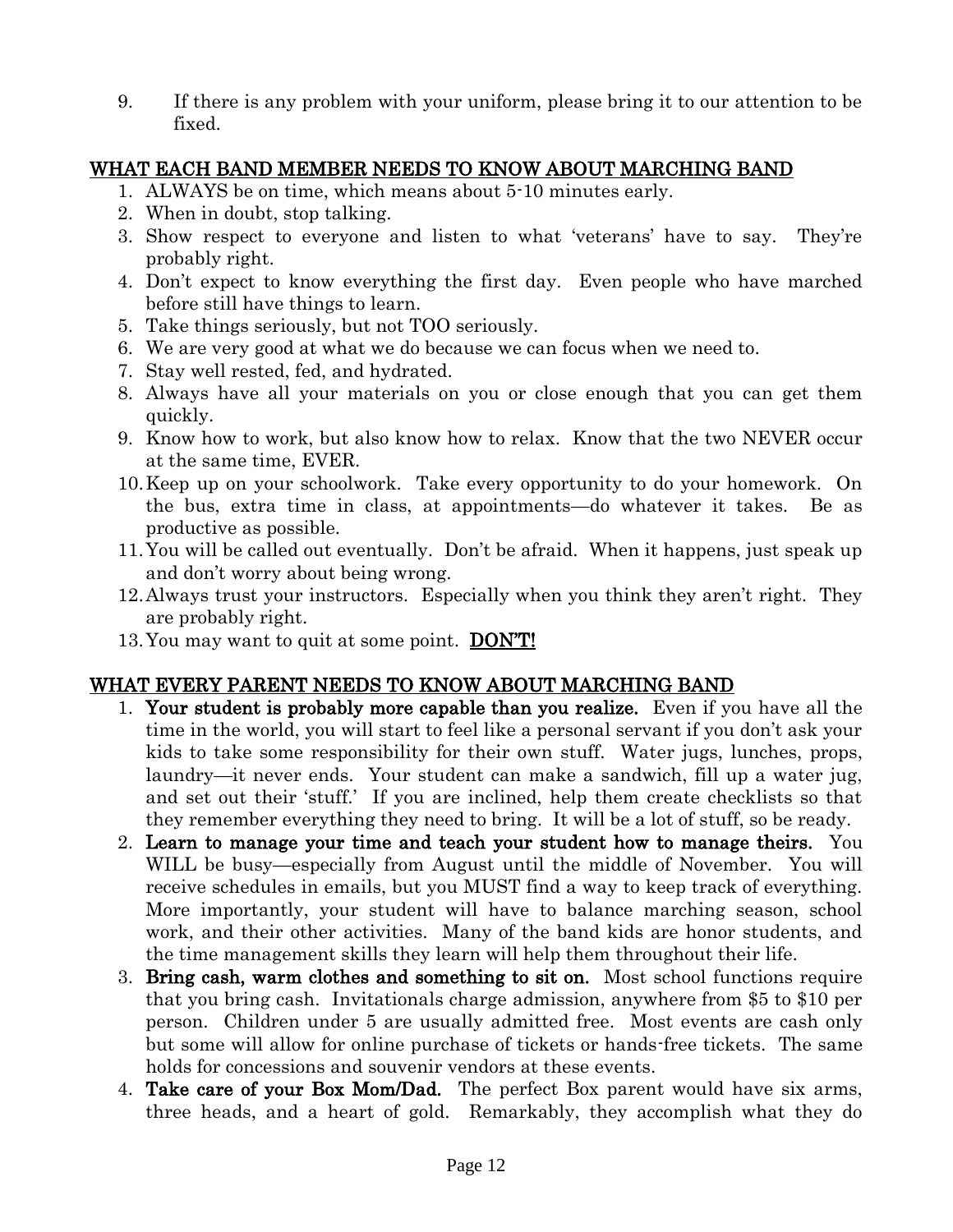without extra appendages. These are the people who dress your student, fix hair, wash uniforms. They dispense wisdom, encouragement and snacks with laughter and generosity. They are the people on the front lines who make sure your student is ready to go on the field. This is a job that deserves far more recognition than most understand, so please ask how you can assist.

- 5. Band Directors are people, too. But they are BUSY people. They work long hours and their main focus is the kids. If you have a specific concern about your child and the band program, set up a time to discuss it. If you need general information, you could ask directors, or Booster officers. Mr. Willett will take care to answer all of your questions. Email is the best way to reach him or just remain patient in the band room and he will get to you as soon as he can. On another note: Marching band requires dedication and discipline from your student. The job of the directors is to help your student excel in band. Directors speak loudly, pointedly and sometimes without pleasantries. When mistakes are made, especially due to inattention or lack of effort, there are consequences. Try to relax and allow the process to work. Encourage your student to do their best, listen, and work hard. Everyone wants your child to be successful. You will see this as you move through the season.
- 6. We can't do it without you—volunteer and come to the Booster meetings. You will be asked to commit time, energy, donations and the band fees to the band program. Unlike many sports programs, Monrovia Bands must have parent volunteers for the program to run smoothly, and it is the best way to get to know others. Plan to attend as many Booster meetings as you can. They are only once a month for about an hour. Mr. Willett will address the parents with updates on the show and will answer parent questions. It is time well spent.
- 7. READ YOUR EMAIL. This could be said a thousand times and still not be said enough. As the season progresses, you will get multiple messages. READ THEM. PLEASE CHECK YOUR EMAIL DAILY. You may not always completely understand the emails, but READ THEM. If you are completely lost, you can ask a director or Booster officer for more info.
- 8. Yes, it's worth it! All of the rides, time, and effort that as a parent, you put into getting your child to practices and performances are worth every second. You may not be able to appreciate that in the beginning. Your student may have days where they are discouraged at first. There is a lot of repetition, hot sweaty days, failures, and disappointments. When the show starts to come together, everything changes. There is a new energy, a new excitement. This is the point where they will either LOVE band, or plan a different activity next year. Most of the kids LOVE band by the end of the season, so make them tough it out for the whole season. It will be worth it.

**BAND FAN ETIQUETTE-** (or how to watch a band contest without offending people and getting thrown out of the stadium). Generally you need to understand that this is not a football game where people get up and walk around any time they please. You know how disrespectful that is from watching performances at our own stadium. The band performance is to be treated like a symphony concert, respectful of performers who have worked very hard to get where to this position.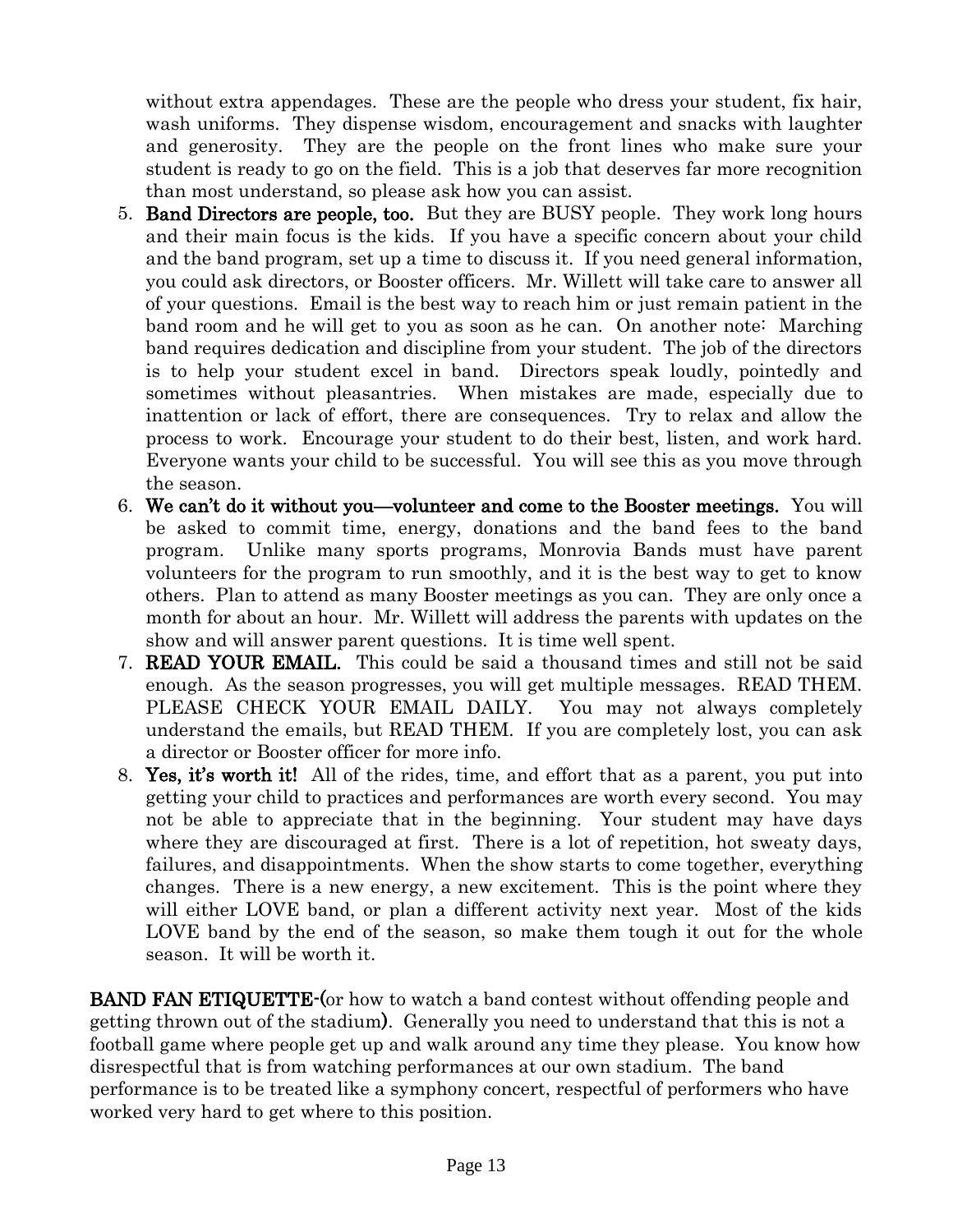Radios (walkie talkie, etc.) are not allowed (as they interfere with ISSMA electronics). Cell phones should be set to vibrate or should be shut off.

# AS OTHER GROUPS PERFORM, I SHOULD…

- 1. Not enter and/or leave the bleachers while a band is performing (do that between bands).
- 2. Not talk, yell, scream, or stand up during another show.
- 3. Not make negative comments about another band (not only do those students work hard just as ours do, but their parents are just as proud and are sitting near you). Applaud each show.

# DURING OUR SHOW AND DURING AWARDS…

- 1. Stand up and cheer when the band enters the field!
- 2. Cheer/applaud during the highlights of the show!
- 3. Be very quiet during soft parts of the program.
- 4. Sit together! Many groups sit in a block. You may need to be early to do this.
- 5. Don't compare our group to others (see section above, #3).
- 6. Clap for the other bands during awards!
- 7. Clap for Monrovia! Stay classy and respectful as you do so!

# PREPARING OUR STUDENTS…

- 1. Help them dress, but keep them responsible for their own belongings.
- 2. **NEVER** give candy, etc. to students before a performance.
- 3. After the band goes to warm up, help with equipment or head to the stands. (The staff can handle it from here)
- 4. Please try to find a solution to small items without including directors (Billy lost a glove, etc.). Please find a solution.

# CRITIQUING OUR STUDENTS…

Every year we have parents and friends (mostly of new members) who get confused on the reward/recognition system. Monrovia will compete with no other band but Monrovia; therefore, just because we may gather a lot of trophies from time to time, that doesn't necessarily mean that we have reached our goals of performance. The staff, drum majors, and section leaders are always working with the entire band to focus on how prepared we need to be for each week of performances and sometimes we may win shows with less than our best performance. Just ask any older student or any parents who have been around for several years and they will explain it to you. If the staff is working on your child more than you think they should, please remember that we as a staff are very committed to all of our young people and have the drive and desire to make them the best they can possibly be. Most of our students have no idea just how good they can truly be, but we do; and, we have the experience, resources, determination, and love to get them there.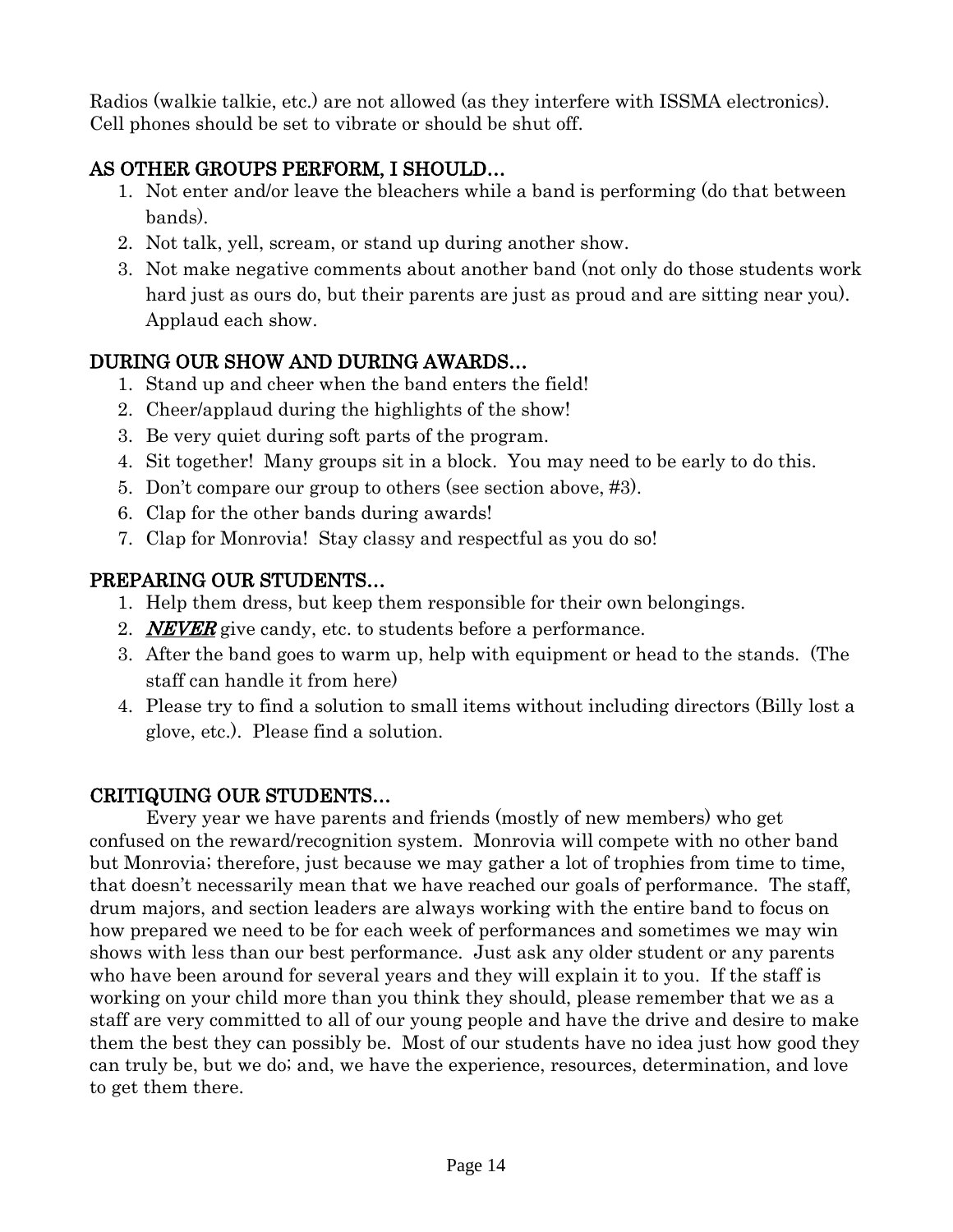### ADJUDICATION OF THE BANDS

Most contests will have awards in three main areas, or "the big three" as I call them, Music (how well the band plays or doesn't play), Visual (how well they move; feet in time, on step, correct spacing between members, body posture, horn angles, etc.) and General Effect (watching the entire show, drill design, programming of music, color guard, how well it flows together). These three will determine the ranking of the band. Most invitationals will have other areas judged such as Drum Major, Percussion, Color Guard, and sometimes, even Pit Crew parents that set up and tear down the props on the field. Those captions have absolutely no bearing on the final placement of the band. In ISSMA events, a band must score a Gold rating at District to advance to Regionals. At Regionals, the band must be in the top 10 at your site to advance to Semi-State. At Semi-State, the top 10 bands will advance to State Finals at Lucas Oil Stadium. State Finals is only to rank the bands in order.

#### CONTESTS AND INVITATIONAL PERFORMANCES

Usually by Wednesday of a contest week, if possible, a schedule detailing the time line for the contest day, meal plans, and directions will be available in the band room and online. Encourage your child to copy down this information. This information will also be sent out via e-mail to all parents that turn in an address.

Please plan to attend as many functions as possible. This is a good way to meet parents, get to know other students, and support the band for all of their hard work. Look for other Monrovia parents at the contests. The boosters usually try to sit together and cheer the students on and off the field.

When driving to contests, feel free to follow the bus or use the directions available on the schedule for the week. Carpooling from the school with other parents is an option that parents use as well. After the contest, you may come to the bus area to celebrate with the students.

#### REHEARSALS

Rehearsal time is extremely valuable and we need to have our students focused at all times on the task at hand. With that in mind, we are asking parents who have a question for the directors to ask prior to rehearsal or wait until the end of rehearsal. We are also asking that all parents wishing to watch rehearsals to please do so from the elementary parking lot. This is a request from some of our veteran performers to eliminate distraction throughout the rehearsal. Directors will be available immediately after rehearsals to answer any questions parents may have.

#### BUS CARRY ONS

NO GLASS CONTAINERS

- Small cooler, bottled drinks/bottled water
- Food, snacks, fruit, etc.
- Jacket or sweatshirt and pants for cool late nights
- Necessary band items and personal items

\*\*\*Please note: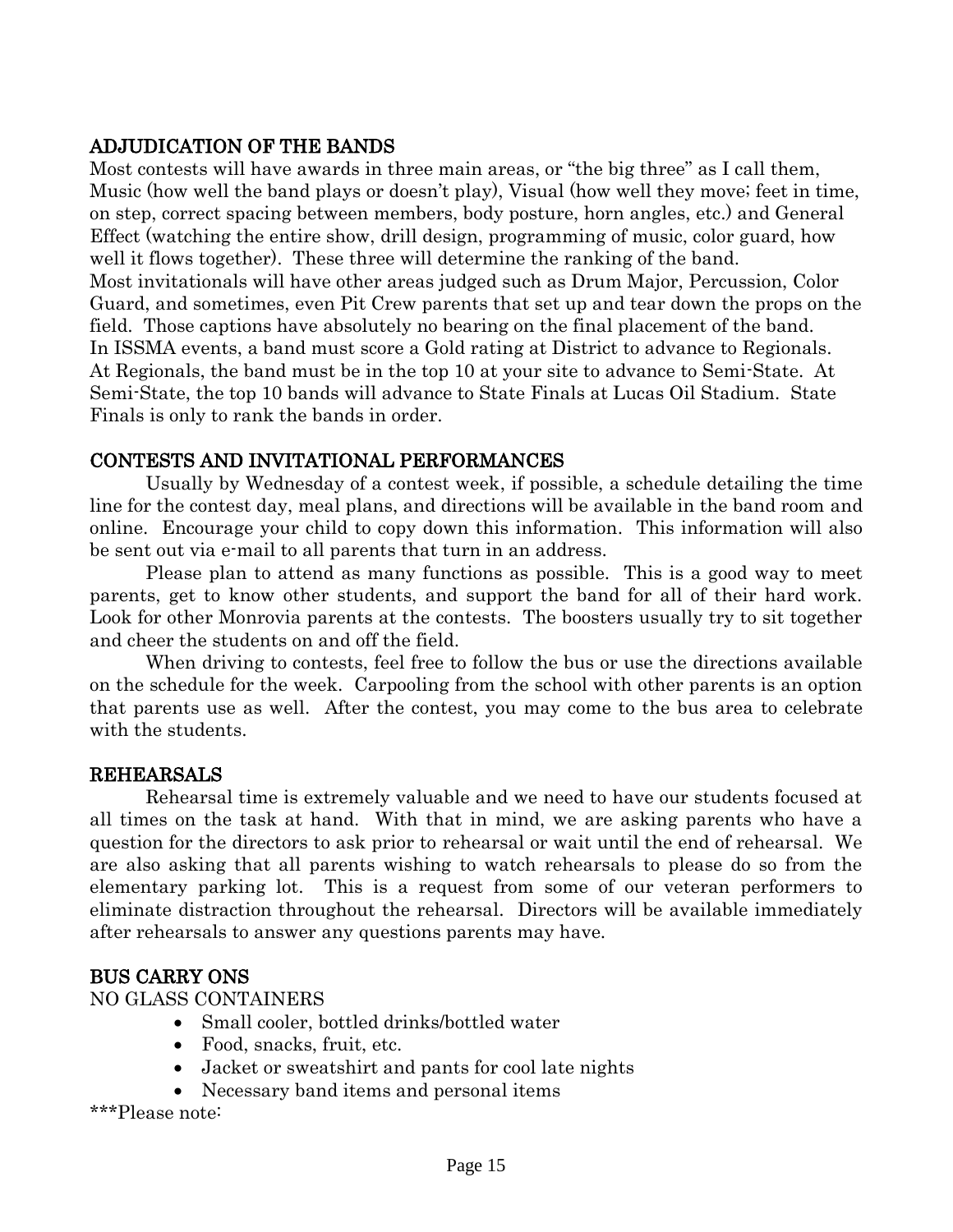Students must have enough food or money to purchase what they might want to eat if we decide to feed them at a concession stand. Please make sure your child is prepared to make their day successful. Please attend the Booster meetings to hear more on that.

#### MARCHING BAND SHOW T-SHIRTS

Information on marching band show shirts will be made available over the summer. One order will be placed for t-shirts.

#### CHAPERONES

Only parents or guardians may chaperone events where students are participating. Only assigned students and chaperones are allowed to ride the bus. A chaperone is to make sure students behave appropriately.

#### PARENT VOLUNTEER OPPORTUNITIES

The Marching Band as well as Concert Band, Jazz Band, Winter Guard programs provide wonderful opportunities for both you and your child. This program like any great program requires a great deal of both physical and financial support. Throughout the year, there are many opportunities for adults to be involved with the band program. We need your help, to continue to be successful. Some of the opportunities are described below and on the Booster page on the website. Parent volunteers must have completed the limited criminal history background check through the school prior to assisting with the group. See Mr. Willett for that form. Parent volunteers will be held to the same conduct standards as other staff and will need to keep language and conduct appropriate in order to continue to assist the group in any capacity.

# FUNDRAISING

#### SHOP WITH SCRIP

The Band Booster Scrip program is an online ordering program at [www.shopwithscrip.com.](http://www.shopwithscrip.com/) Patrons will need to get online and set up an account and sign up for PrestoPay. Once your account is verified, you will be able to order each week. Orders will be placed by 10:00 am. on Mondays for delivery on Wednesday or Thursday afternoon for physical cards. Once you have an account set up, you may utilize the My Scrip Wallet and Reload features offered through this program. Cards are reloaded within 24 hours. Anyone wishing to use a virtual wallet are encouraged to help in that way. Our enrollment code is B7258LE546659. Sign up and start helping today! 50% of the profit brought in is put right into your child's account. This allows friends and family to participate from other cities each week to help you at NO ADDITIONAL CHARGE to them.

#### KROGER

Go to<http://www.kroger.com/communityrewards> to link your Kroger Plus Card to the Monrovia Band Boosters. Once you do that, Monrovia Bands will benefit from EVERY purchase you make upon swiping your Kroger Plus Card and you do nothing extra!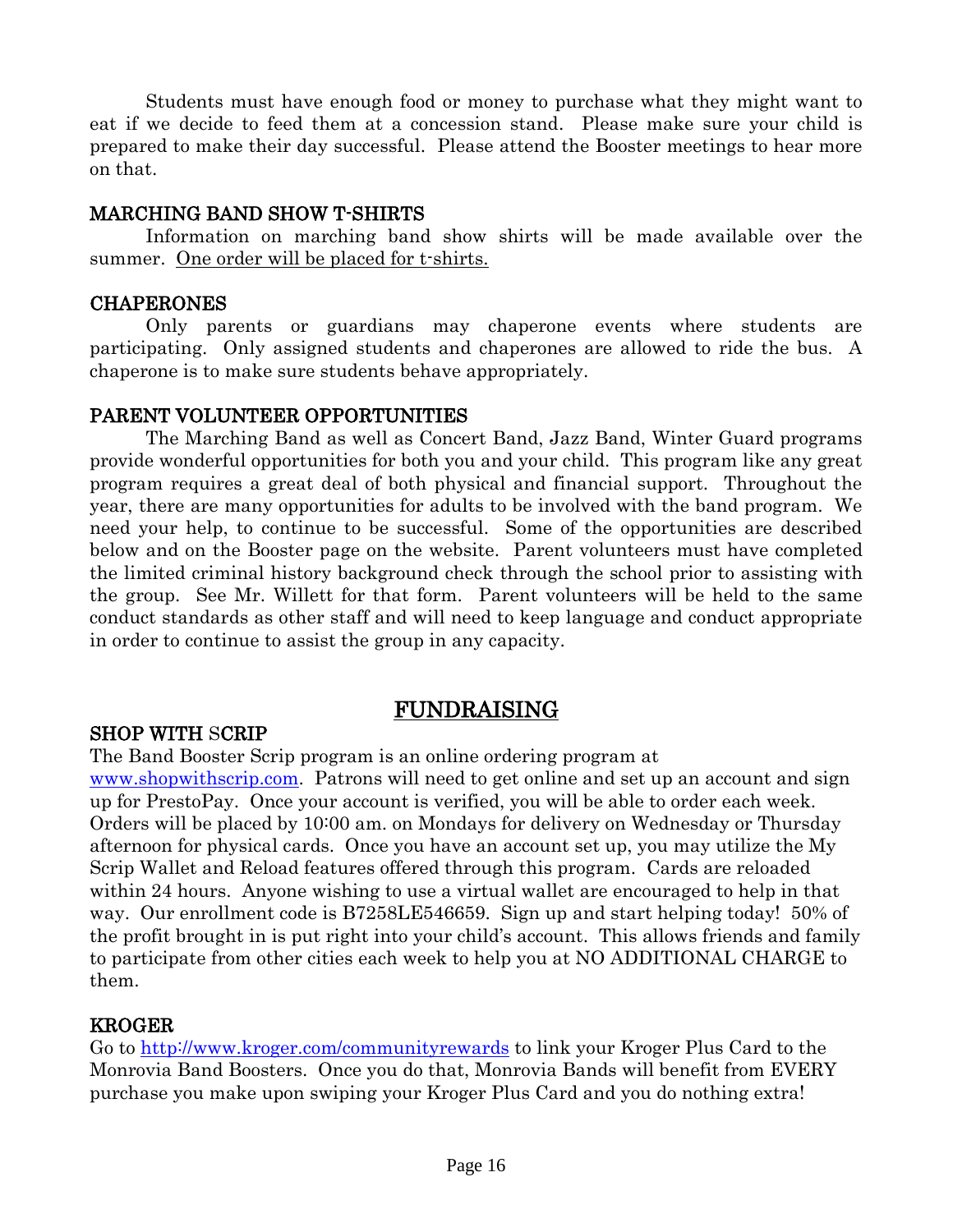#### FUND RAISERS

We have several trip account fundraisers. Fifty percent of the profit will go to benefit your child's trip account and the remaining profit will be spent on the band.

Band sponsorships are being collected now through September 1, 2022. I will contact our current sponsors and their names will be removed on September 2 if they are no longer interested in a sponsorship. If you or your employer wish to participate, please contact Mr. Willett.

#### INDIVIDUAL ACCOUNTS

Individual accounts are set up for each student. These accounts can be used by the student for band trips. The accounts are funded by money earned by the student during fundraisers. We will set up a trip account for your student to use fundraiser money from their Scrip card, cheesecake, candy, and concession work to aid in travel as well as marching fees. Accounts are not transferable if a student quits the program. Program graduates may "hand down" their accounts to their younger siblings.

### OTHER STUDENT OPPORTUNITIES

#### SOLO & ENSEMBLE

Each year the Indiana State School Music Association (ISSMA) has a District Solo & Ensemble Festival around the end of January. We encourage all students to participate. Each solo entry is \$15.00 and ensemble entry is \$7.00 per student. This payment will need to be received PRIOR TO November 24, 2022 for your students to participate in this event. We will require cash or check payable to **Monrovia High School** OR Monrovia Middle School (depending upon which class your child is in) for the total number of events your student is participating in. When a student qualifies for State Solo & Ensemble, an additional payment of the same amounts listed above is required on the day they qualify so they may participate at the State level.

#### JAZZ BAND/PEP BAND

The Jazz Band performs at all home basketball games and is available to all  $7<sup>th</sup>$  – 12th grade band members by audition. Practices are typically twice a week throughout the year. This group also performs at several fundraisers over the course of the year. They will perform at boys' and girls' basketball games, and this group provides the music at the Swing Into Spring. Schedules for 2022-2023 will be completed and available upon request and online by the start of school. Students will sign off on their Jazz Binder. Binders need to be taken care of, kept in order, and turned in at the end of the year. Missing binders will come with a charge of \$150 to replace all of the individual pieces from the binder. Broken binders will require a fee of \$12 to replace the damaged binder. 7th grade wind players will audition with the ensemble. All percussionists will audition separately for the two spots. Not all jazz band members will perform for the ISSMA Jazz Festival. All are welcome to go but 24 will perform.